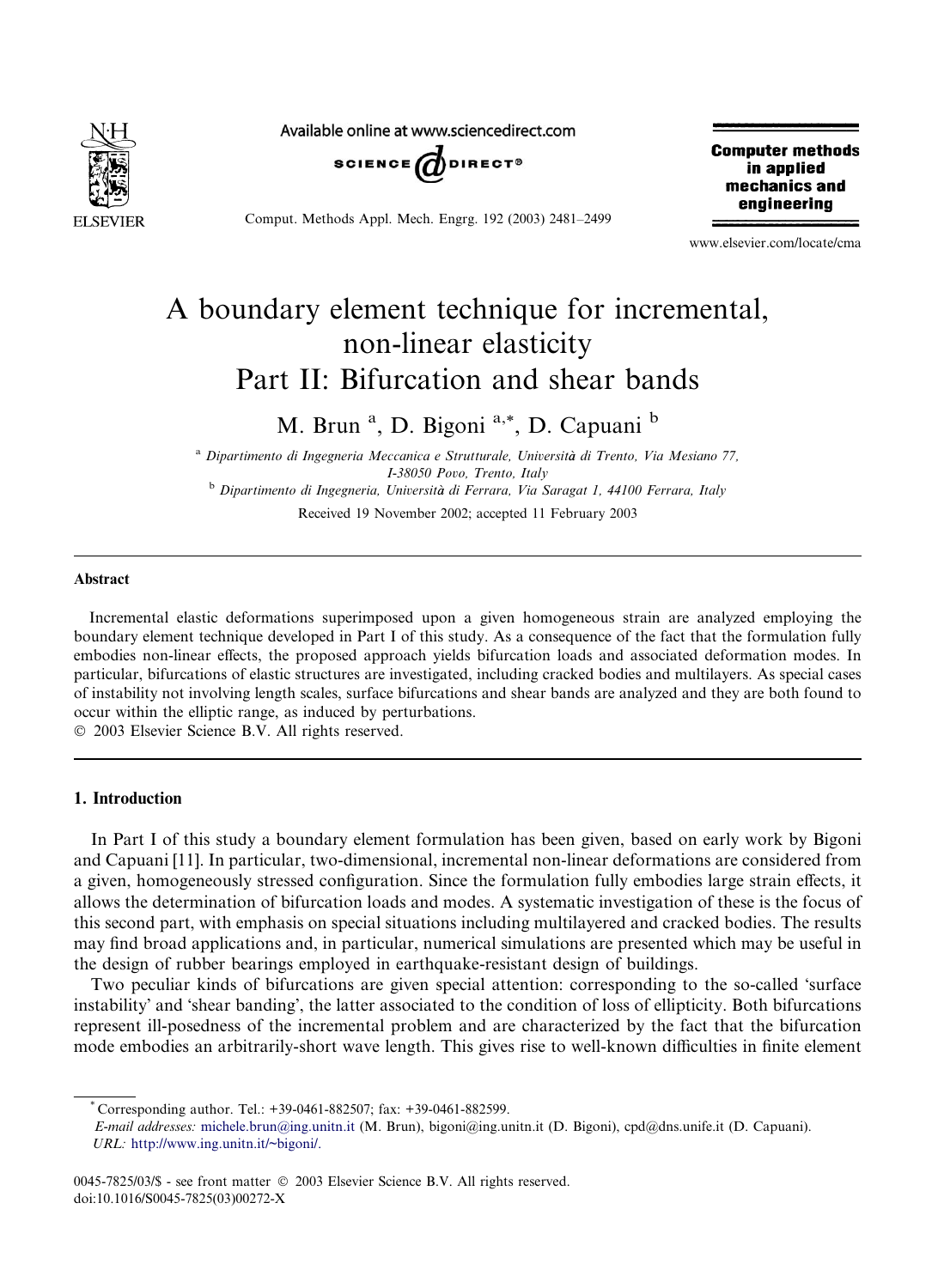simulations. However, while there is an immense literature on numerical investigation of shear bands, numerical treatments of surface instability are scarce [4,27,54]. This is rather surprising, since both instabilities are *local* and involve similar problems.

Many routes have been proposed to numerically regularize a problem *beyond* the elliptic range. In particular, a class of approaches consists in modifying the constitutive models to include an intrinsic characteristic length. Non-local constitutive models [5,33,44], Cosserat continua [16,35], visco-plastic models [34,38], and higher-order gradient models [17,23,24,36,50,52,56] fall within this class. In another class of approaches, numerical regularization is pursued by introducing ad hoc special interpolating functions at element level [6,32,37,43], or by embedding strong discontinuities [2,3,15,39,49]. All the abovementioned approaches are based on finite element techniques, while the only analysis with the boundary element method is quite recent [9]. This is again surprising, since BEM are known to be an efficient tool in problems involving concentration of deformations, such as for instance in fracture mechanics [1,18].

It is clear from the above discussion that analysis of strain localization in solids has been a topic for years in the numerical community. Nevertheless, the problem is far from being solved, so that while on one hand commercial codes do not still incorporate features for automatic shear band analysis, on the other hand many fundamental aspects––such as for instance propagation conditions at the shear band tip––still remain almost completely unexplored.

A common denominator of the former class of the above-mentioned strategies is that they represent a restoration of ellipticity of governing equations [7,8]. In contrast to this general situation, two different approaches were recently initiated by Petryk and Thermann [41,42] and Bigoni and Capuani [11], characterized by the fact that, for completely different reasons, the restoration of ellipticity is avoided. In the former approach, devoted to incrementally non-linear materials, path-stability criterion [40] is sufficient to determine the volume fraction and thus the overall behaviour of material elements in a post-critical range. In the latter approach, strain localization is analyzed in the *proximity* of the ellipticity boundary, as induced by a perturbation, still inside the region of ellipticity. As a result of perturbation, introducing in a sense a length scale, localized deformation patterns emerge. For instance, Bigoni and Capuani [11] have shown that localized deformations may be observed in a Mooney–Rivlin material, which is known to remain within the elliptic range. A goal of the present study is to continue the investigation by extending the approach to boundary value problems and employing the boundary element technique developed in Part I of this article. Obviously, special numerical strategies are completely avoided since the analysis is performed within the elliptic range. Results demonstrate that the boundary element technique is particularly suitable to the analysis of surface instability and shear band formation.

# 2. Bifurcation of elastic structures

A Fortran 95 code with dynamic allocation of memory has been implemented to develop applications of the boundary element technique presented in Part I. Integrals are computed numerically, using Gaussian quadrature formulae with 12 integration points for Green's functions (see Part I) and 18 points for integrals in the discretized boundary integral equation (see Part I), unless otherwise specified. Several examples–– considering small strains superimposed upon homogeneous, arbitrarily large deformations––are provided below demonstrating the capabilities of the method.

## 2.1. Elastic block

An elastic block is considered, in a square (the edge length of the block has been taken equal to 2b), stressed current configuration, for a Mooney–Rivlin material. A uniaxial state of stress is prescribed in terms of the non-dimensional parameter  $k$  defined as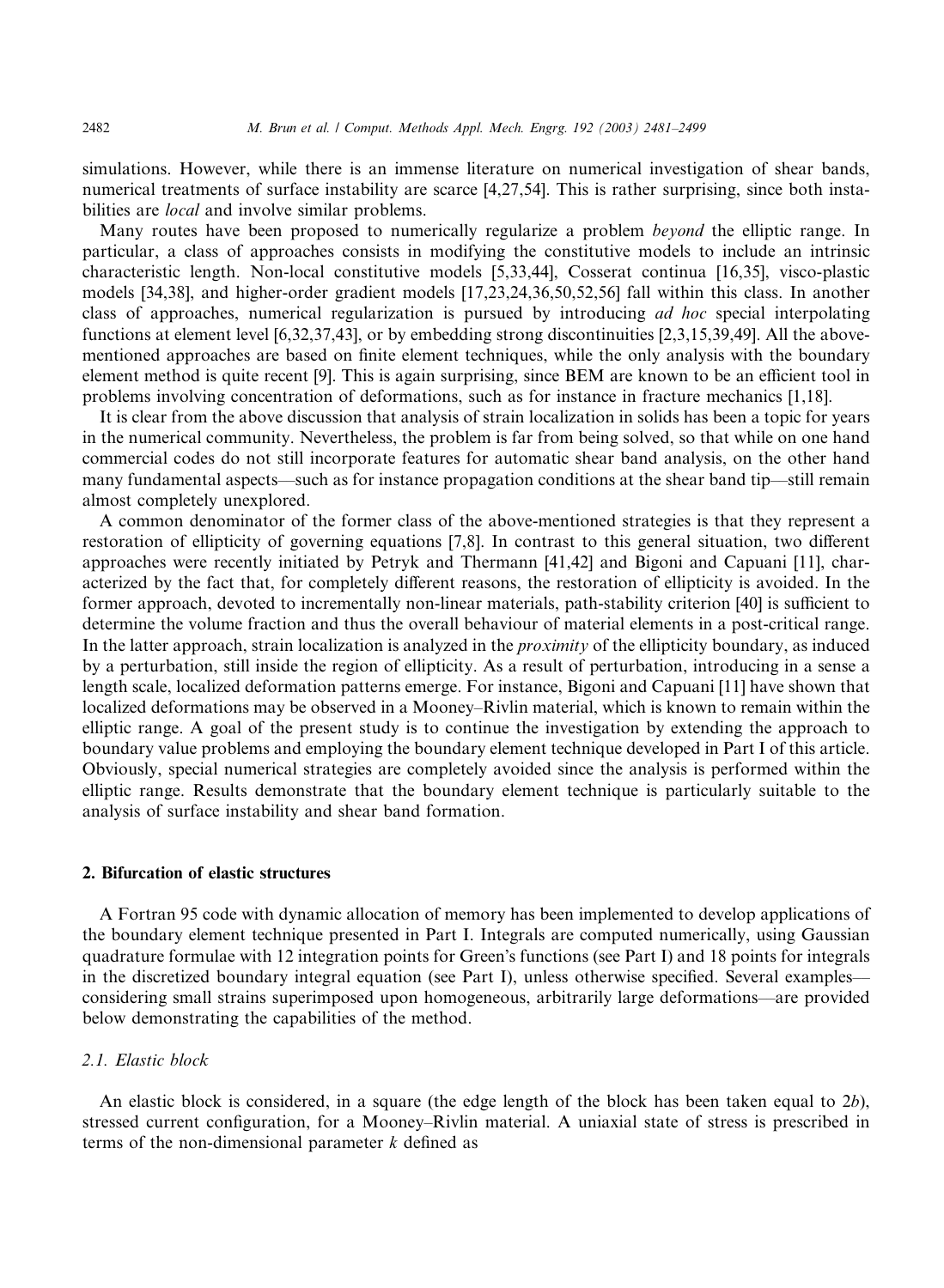M. Brun et al. / Comput. Methods Appl. Mech. Engrg. 192 (2003) 2481–2499 2483

$$
k = \frac{\sigma}{2\mu} = \frac{\sigma_1 - \sigma_2}{2\mu} = \frac{\lambda_1^2 - \lambda_2^2}{\lambda_1^2 + \lambda_2^2},\tag{1}
$$

where  $\sigma_1$  (assumed zero in the following) and  $\sigma_2$  are the principal Cauchy stresses—so that  $\sigma$  is the current deviatoric, in-plane stress— $\mu$  is the incremental modulus for shear parallel to the principal Eulerian axes and  $\lambda_1$ ,  $\lambda_2$  are the in-plane stretches. Bifurcations from this state were analyzed by Biot [14], Hill and Hutchinson [25] and Young [57], considering a smooth bilateral constraint at the two edges normal to the direction of the uniaxial stress. For Mooney–Rivlin material, bifurcations are only possible in compression, where it turns out that the first bifurcation occurs at  $k \approx 0.522$ , corresponding to an antisymmetric mode with a ratio  $\lambda/(2b) = 2$  between wave length  $\lambda$  and edge length. Above this bifurcation value, an infinite set of critical values of  $k$  follows, corresponding to antisymmetric bifurcations. The accumulation point of these values defines the surface instability, occurring at  $k \approx 0.839$ , solution, with reversed sign, of the equation (see [45], their Eq. (3.16) with  $\xi = 1$ )

$$
\frac{k}{2}\left(1-\sqrt{\frac{1-k}{1+k}}\right)-1=0\tag{2}
$$

and corresponding to the limit  $\lambda/(2b) = 0$ . For values of k greater than the surface instability threshold, an infinite set of symmetric bifurcation becomes possible, bounded by  $k \approx 0.926$  for  $\lambda/2b = 2/3$ , <sup>1</sup> which is the highest value of k corresponding to a bifurcation obtained as a linear combination of wave modes

$$
v_l = a_l e^{i\kappa(\sqrt{\gamma_j}x_1 + x_2)}, \qquad \dot{p} = c e^{i\kappa(\sqrt{\gamma_j}x_1 + x_2)}, \qquad (3)
$$

where  $v_i$  is the velocity,  $\dot{p}$  is the in-plane pressure rate,  $i = \sqrt{-1}$ ,  $a_i$  and c are complex amplitudes,  $\gamma_i$  $(j = 1, 2)$  are the roots of the characteristic equation (see Part I) and  $\kappa$  is the wave number of the bifurcation mode. Therefore, the surface instability 'separates' the two infinite sets of antisymmetric and symmetric bifurcation modes. Some critical values of k and the corresponding modal wavelength  $\lambda/2b$  are reported in the second and third column of Table 1.

For the above described geometry, bifurcation points can be numerically traced by analyzing the eigenvalue problem associated to the boundary element discretization. In our case, two uniform meshes of 72 and 144 elements (denoted as 'coarse' and 'fine' in the following) have been chosen. The upper and lower edges of the block have been constrained with smooth rigid boundaries (the lower central node has been fixed to eliminate possibility of rigid body translations) and the determinant of the solving system has been analyzed at different values of pre-stress k. The results are reported in the fourth and fifth column of Table 1. We note that while the initial and final critical values k are computed with an excellent accuracy, values getting close to the accumulation point can be hardly detected numerically.

However, bifurcations can also be analyzed using a perturbation technique. In particular, we may start from the above geometry, with the velocities prescribed to be zero along the lower edge. In this situation we may assign symmetric or antisymmetric perturbations in terms of dead loading along the free edges. It may be anticipated that the symmetry of the perturbation will trigger a correspondingly symmetric bifurcation mode. Let us analyze the two kinds of perturbations in detail.

## 2.1.1. Antisymmetric perturbation and Euler-type instability

As is shown in Fig. 1, the lateral faces of the block, initially free, are subsequently subject to perturbations, in terms of antisymmetric, normal incremental dead-load. Referring to a Mooney–Rivlin material

<sup>&</sup>lt;sup>1</sup> There is a systematic misprint in the discussion of the example in Section 6.1 of [11]. All the values  $\lambda/2b$  should be read there as  $2b/\lambda$ .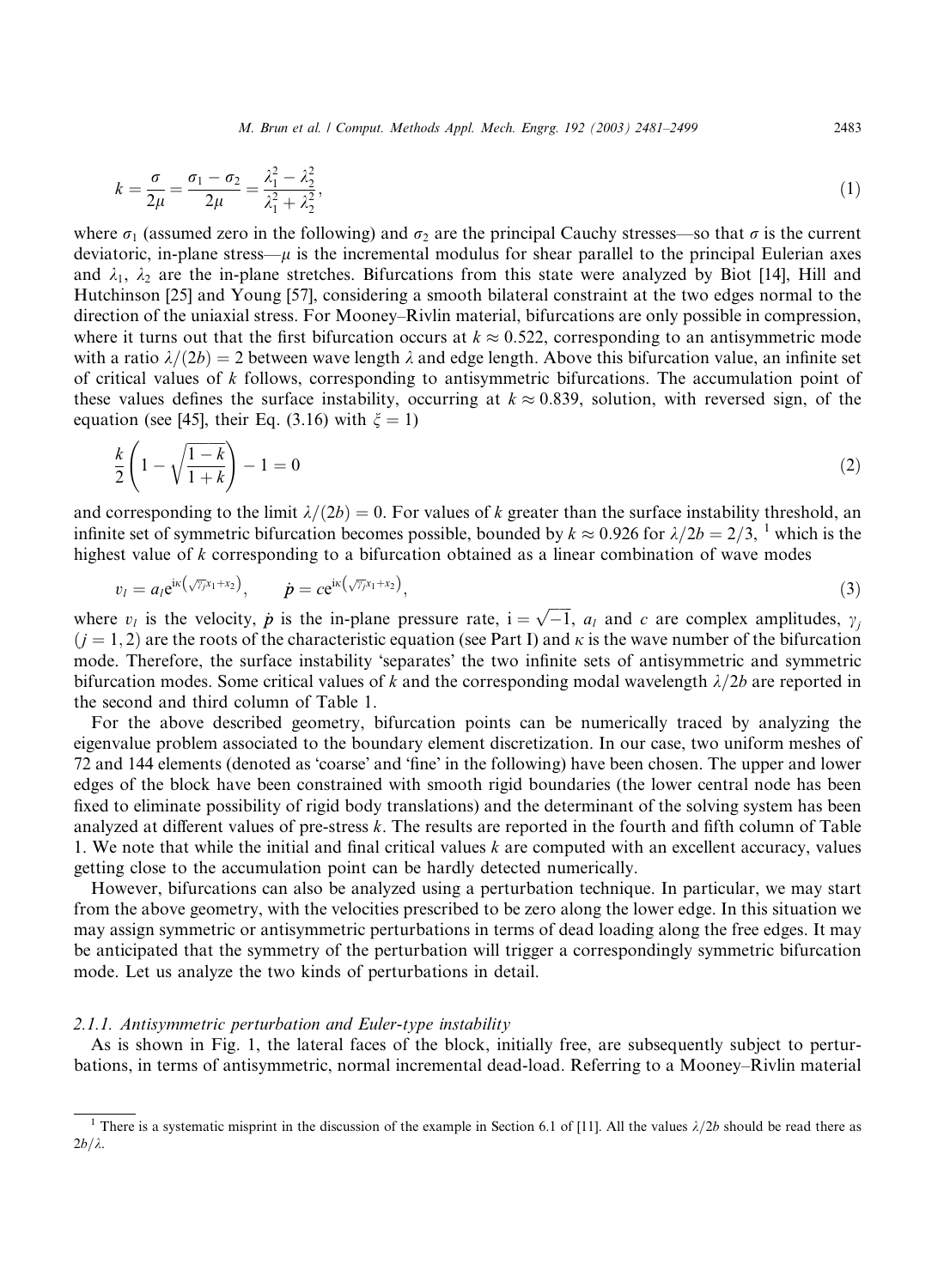| Analytical |                  |       | Numerical                             |                                       |  |
|------------|------------------|-------|---------------------------------------|---------------------------------------|--|
| Mode       | $\lambda/2b$     | k     | $k$ for fine mesh                     | k for coarse mesh                     |  |
| Anti       | $\overline{2}$   | 0.522 | 0.522                                 | 0.523                                 |  |
| Anti       |                  | 0.732 | 0.733                                 | 0.735                                 |  |
| Anti       | 2/3              | 0.796 | 0.797                                 | 0.802                                 |  |
| Anti       | 1/2              | 0.821 | 0.824                                 | 0.832                                 |  |
| Anti       | 2/5              | 0.832 | 0.836                                 | $\qquad \qquad -$                     |  |
| Anti       | 1/3              | 0.836 | $\hspace{1.0cm} \rule{1.5cm}{0.15cm}$ | $\hspace{1.0cm} \rule{1.5cm}{0.15cm}$ |  |
| Anti       | 2/7              | 0.838 | -                                     |                                       |  |
| Anti       | $\qquad \qquad$  |       | -                                     |                                       |  |
|            | $\boldsymbol{0}$ | 0.839 | -                                     |                                       |  |
| Sym        | $\qquad \qquad$  |       | -                                     | $\sim$                                |  |
| Sym        | 2/7              | 0.841 | -                                     | $\overline{\phantom{0}}$              |  |
| Sym        | 1/3              | 0.843 | 0.849                                 |                                       |  |
| Sym        | 2/5              | 0.849 | 0.854                                 | 0.869                                 |  |
| Sym        | 1/2              | 0.866 | 0.867                                 | 0.880                                 |  |
| Sym        | 2/3              | 0.926 | 0.930                                 | 0.939                                 |  |

Table 1 Bifurcation pre-stress  $k$  and relative mode for a square elastic, Mooney–Rivlin block



Fig. 1. Non-dimensionalized velocity of the corner point  $c$  versus pre-stress  $k$ .

and to the coarse and fine meshes already employed, the portion of the edges subject to incremental load has been taken equal to 1/9 of the total edge length. The results of numerical investigation are reported in Figs. 1 and 2. The velocity  $v_c$  at the upper point of the right edge (non-dimensionalized as  $\mu v_c/(b\dot{\tau})$ , where b is the half-length of the edge and  $\dot{\tau}$  is the applied nominal traction rate) is plotted versus the pre-stress k in Fig. 1, where the computed values are marked for  $k = \{-0.8, -0.6, -0.4, -0.2, 0, 0.2, 0.4, 0.45, 0.5, 0.5125\}$ . The profiles of velocity components (multiplied by  $\mu/(\overrightarrow{bt})$ ) along the vertical edge are shown in Fig. 2 for different values of k. Comparisons are included with results obtained using ABAQUS-Standard (Ver. 6-2- Hibbitt, Karlsson & Sorensen Inc.), with plane-strain, 4-nodes bilinear, hybrid elements (CPE4H).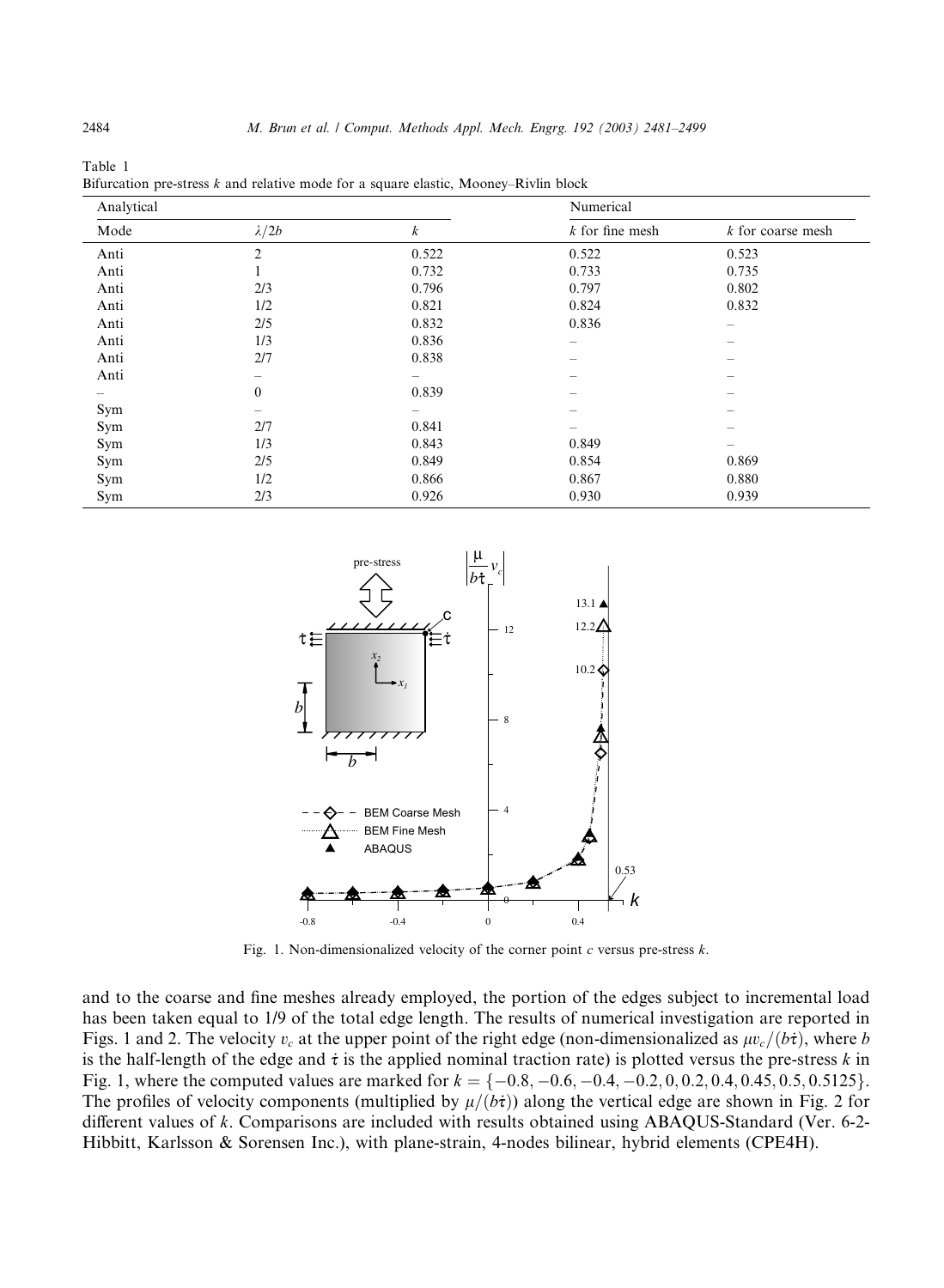

Fig. 2. Velocity profiles along the vertical edge, for the geometry specified in the detail of Fig. 1.

An analysis of Fig. 1 reveals that stiffness in the incremental response varies significantly as a function of the pre-stress. In particular, traction (corresponding to negative values of  $k$ ) increases stiffness, whereas compression (corresponding to positive values of  $k$ ) induces stiffness degradation. The latter becomes dramatic when a critical value of k is reached. This is found to range between 0.5336 and 0.5344 (at which value the stiffness becomes negative) for the coarse mesh, between 0.5289 and 0.5297 for the fine mesh and between 0.5281 and 0.5289 for Finite Element analysis. Though relative to a slightly different boundary condition at the lower edge, this result agrees with the bifurcation analysis (Table 1).

Profiles of velocities components along the edge are shown in Fig. 2 for  $k = \{-0.4, 0, 0.4, 0.5125\}$ . Results of ABAQUS are in excellent agreement with those obtained with our boundary element technique up to  $k = 0.4$ ; in the case when  $k = 0.5125$  the qualitative behaviour is still well captured.

Incremental displacement fields are reported in Fig. 3, where we note that the qualitative deformations are similar, but the quantitative incremental displacements tend to blow up, when the bifurcation point is approached. We can also note that the bifurcation mode is similar to a Euler-type deformation, corresponding to a beam restrained to rotate at the edges.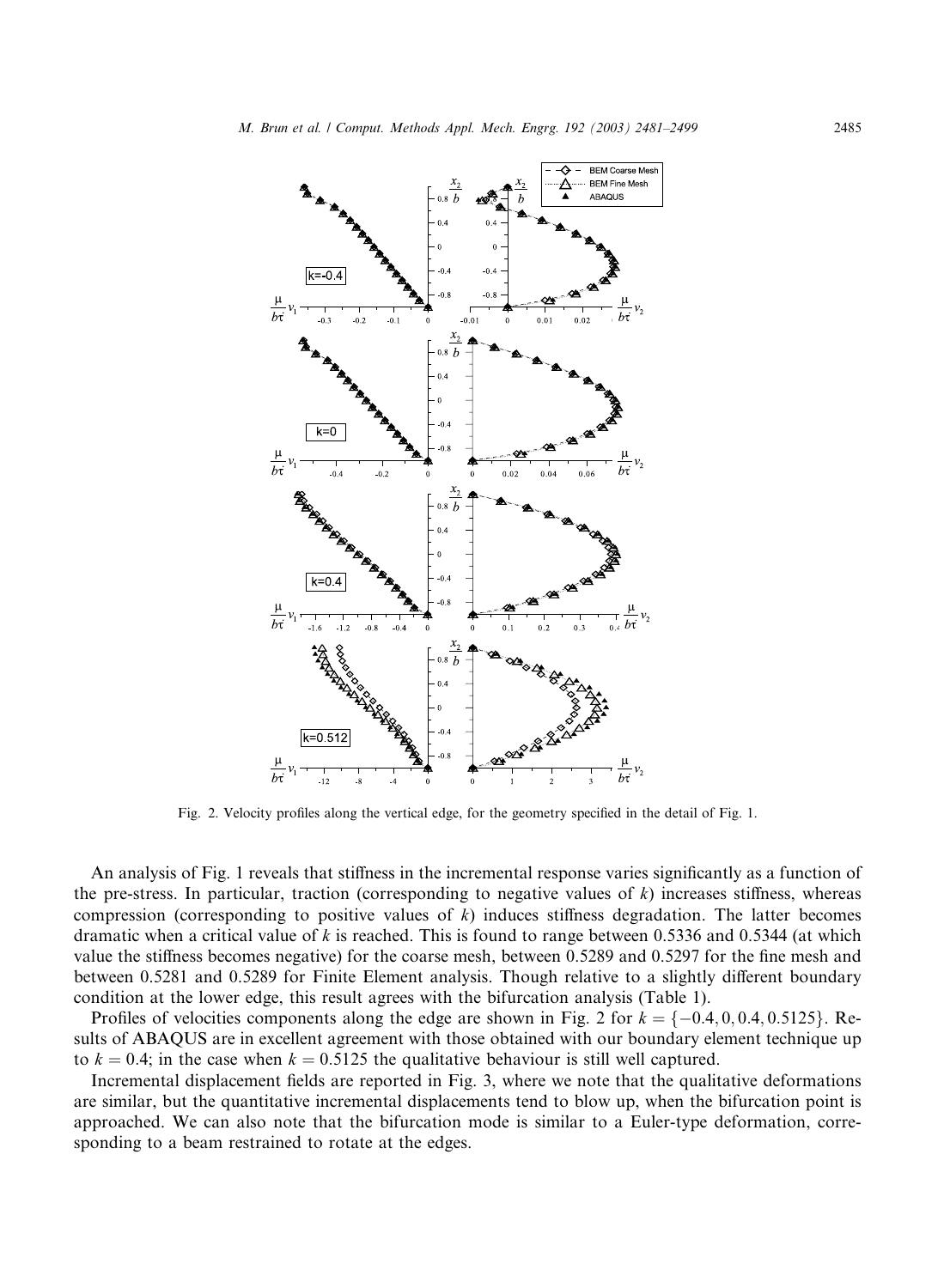

Fig. 3. Qualitative deformations at different values of pre-stress k, for antisymmetric perturbation. The geometry is specified in the detail of Fig. 1.



Fig. 4. Values of internal in-plane pressure rate at different values of pre-stress k, for the geometry specified in the detail of Fig. 1. Comparison with results obtained with ABAQUS is also reported.

Internal fields can be obtained using boundary integral equations for the velocity and for the in-plane pressure rate (see Part I). In particular, results obtained employing a discretized version of the boundary integral equation for pressure rate (see Part I) are reported in Fig. 4, showing the in-plane pressure rate field (normalized through division by  $\mu$ ) at inner points, with coordinates  $x_1/b = \{-0.75, -0.25, 0, 0.25, 0.75\}$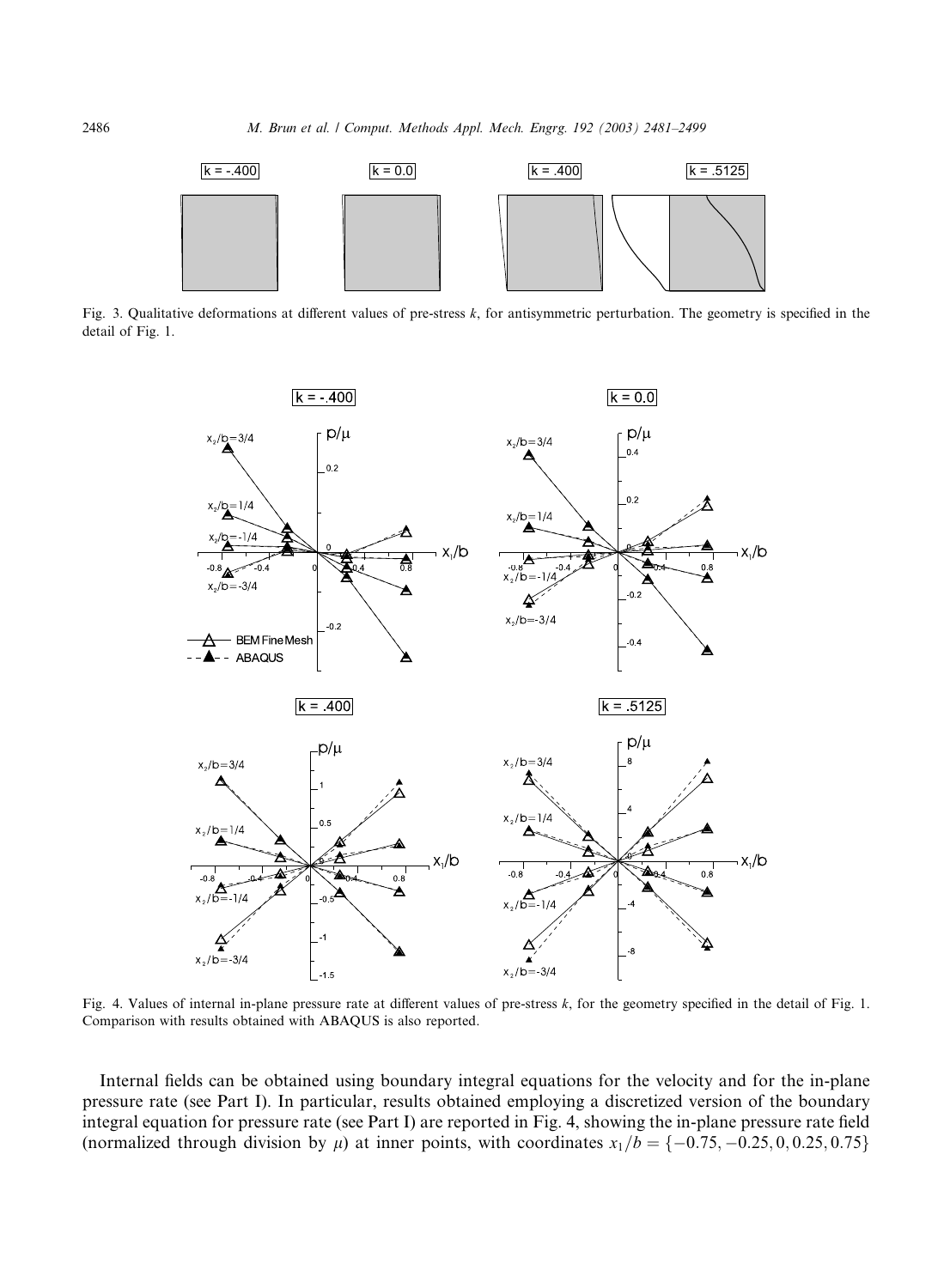and  $x_2/b = \{-0.75, -0.25, 0, 0.25, 0.75\}$ . The points having the same co-ordinate  $x_2$  are connected by lines. Four levels of pre-stress  $k = \{-0.4, 0.04, 0.5125\}$  have been considered and the results are compared to those calculated using ABAQUS with constant pressure elements. The fair agreement of the results represents the first numerical validation of the boundary equation for in-plane pressure rate obtained by Bigoni and Capuani [11].

#### 2.1.2. Symmetric perturbation and surface instability

Let us consider now the symmetric perturbation sketched in Fig. 5, considering the same setting of the previous, antisymmetric situation. The velocity of the middle point of the edge versus the pre-stress  $k$ is reported in Fig. 5. It is clear from the figure that the finer is the mesh, the closest is the zero-stiffness asymptote to the surface instability,  $k = 0.839$ . The wavy deformation mode associated to a localized surface bifurcation is made visible in Fig. 6, where incremental displacement fields are reported. Differently from the antisymmetric situation (Fig. 1) we may note here that the deformation mode changes qualitatively, in the sense that waviness increases when the bifurcation is approached. In particular, three wavelengths are visible in Fig. 6 when the surface instability is approached. For a finer mesh of  $36 \times 144$  elements the surface instability is approached at  $k = 0.842$  and the qualitative deformation shown in Fig. 7 displays nine wavelengths.



Fig. 5. Non-dimensionalized velocity of the middle point  $c$  versus pre-stress  $k$ .



Fig. 6. Qualitative deformations at different values of pre-stress k, for symmetric perturbation. The geometry is specified in the detail of Fig. 5.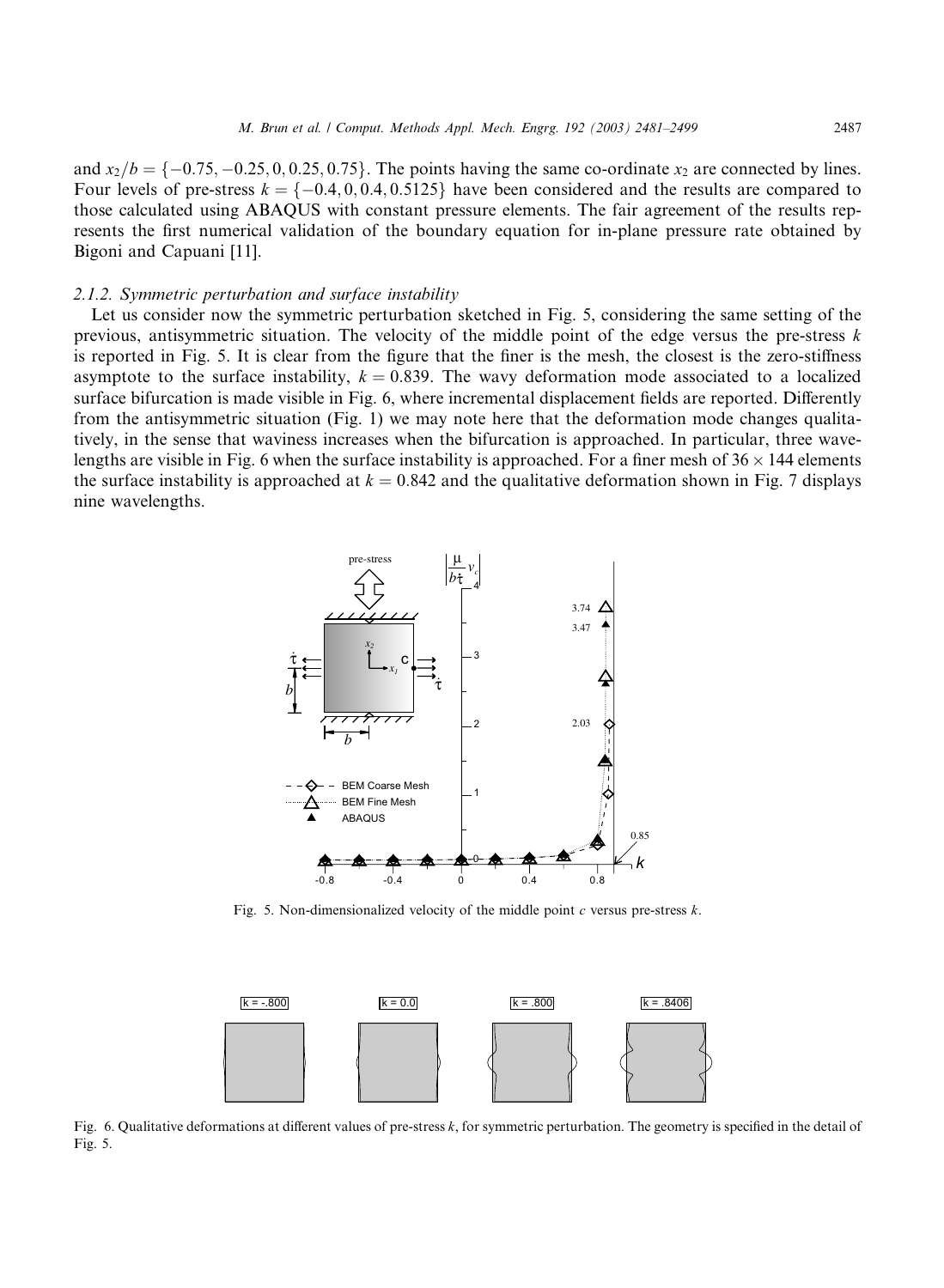

Fig. 7. Qualitative deformation near to surface instability.

## 2.2. Layered elastic material

The layered elastic structure sketched in the detail of Fig. 8 is now considered. The structure is made up of three layers, with a 'material 1' common to the outer layers and a different 'material 2' forming the core. Three cases are considered for the ratios of incremental shear moduli  $(\mu_*/\mu)$ ,  $(\mu_*/\mu)$ , and  $\mu_1/\mu_2$  of the two materials and relevant values are reported in Table 2. All layers are specified to undergo the same homogeneous, plane strain deformation with the principal directions of deformation aligned normal and parallel to the layers, as considered in [12,13]. Therefore, a uniaxial state of traction or compression prevails in the laminate. Starting from this pre-stressed state, an incremental, antisymmetric loading  $\dot{\tau}$  is prescribed (orthogonal to the external vertical edges of the structure) applied on a loading zone equal to  $2b/15$ , with b denoting the half-length of the laminate edge (see the detail in Fig. 8). Calculations have been performed with a uniform mesh of 80 elements for each layer and results are reported in Fig. 8, where the velocity (normalized through multiplication by  $\mu_1/(\delta t)$ ) is plotted versus the pre-stress k. It should be noted that the values of  $k$  are independent of the material, since they depend only on the in-plane stretch  $(1)$ , identical in



Fig. 8. Non-dimensionalized velocity of the corner point  $c$  versus pre-stress  $k$  for an elastic laminate.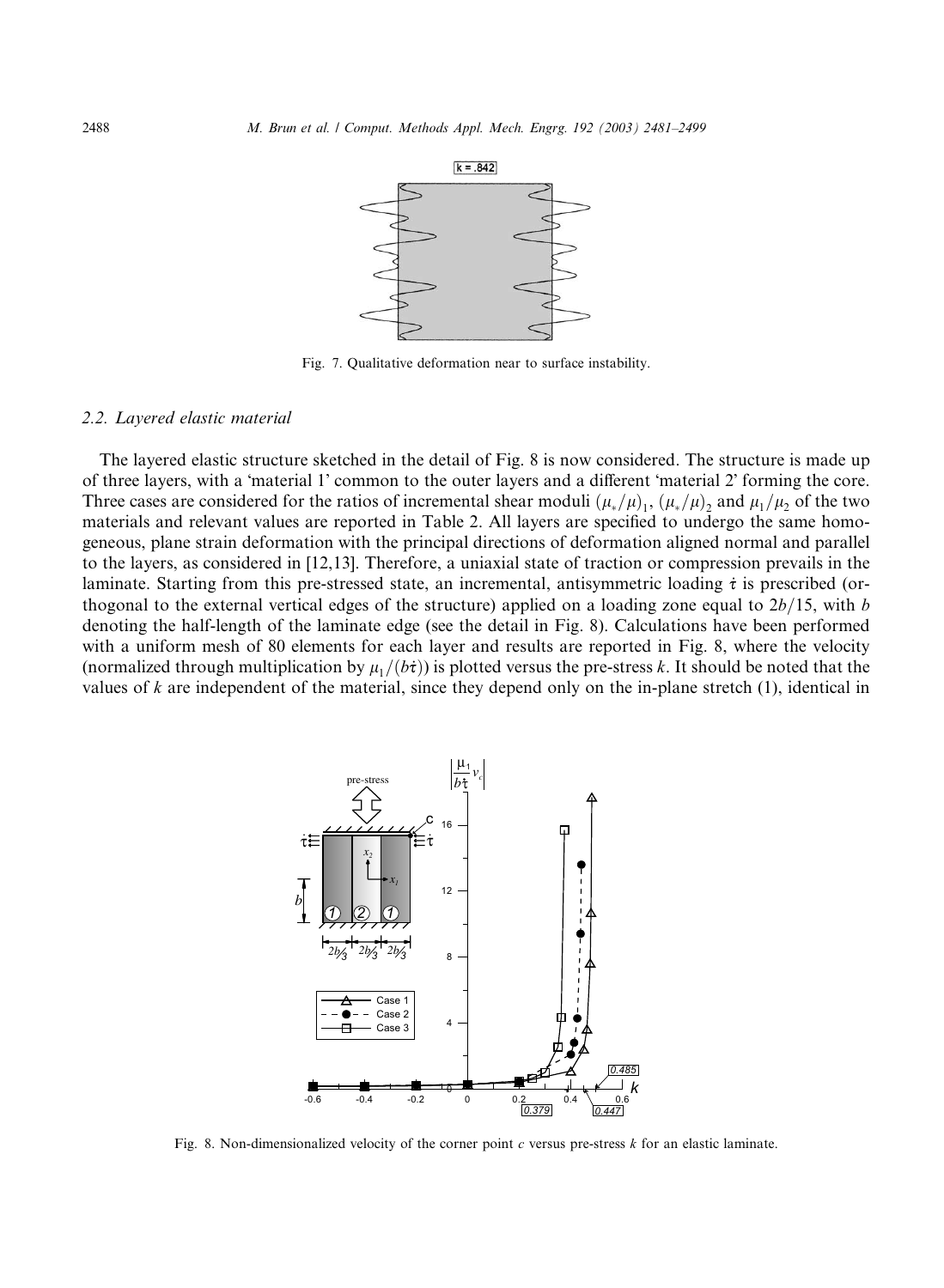| Case |                 | Shear modulus ratios       |               |                         | Bifurcation stress $k$ |  |
|------|-----------------|----------------------------|---------------|-------------------------|------------------------|--|
|      | $(\mu_*/\mu)_1$ | $(\mu_*/\mu)$ <sub>2</sub> | $\mu_1/\mu_2$ | Analytical <sup>a</sup> | Numerical              |  |
|      | .0              | 0.5                        |               | 0.4722                  | $0.4852 - 0.4859$      |  |
|      | 2/3             |                            | ن . 1         | 0.4386                  | $0.4469 - 0.4477$      |  |
|      | 0.5             |                            | 2.0           | 0.3714                  | 0.3789-0.3797          |  |

Table 2 Bifurcation stress  $k$  for the layered elastic structure

<sup>a</sup>The analytical results refer to slightly different boundary conditions than those employed for the numerical analysis.

all layers. The bifurcation values of  $k$ , obtained by the boundary element method, are also reported in Table 2, where they are compared with the analytical values given by Bigoni and Gei [12], under the slightly different boundary condition of smooth rigid contact in the lower edge.

# 2.3. Cracked elastic blocks

A pre-stressed, rectangular  $(3b \times 2b)$  elastic block is considered, containing cracks parallel to the free edges. Three cracked configurations are chosen as sketched in the particular of Fig. 9 and the response to a symmetric perturbation is analyzed at different levels of pre-stress k. The perturbation consists of a uniform nominal loading rate along the entire lateral edges which are free until the instant of the perturbation, inducing Mode I near-tipfields. For this situation, no analytical solutions are available, with the exception of the asymptotic near-tip representation obtained in [45]. The incremental displacements at a characteristic



Fig. 9. Non-dimensionalized velocity (versus pre-stress k) at a characteristic point of each cracked configuration (points 1, 2, 3 for configurations I, II, III, respectively).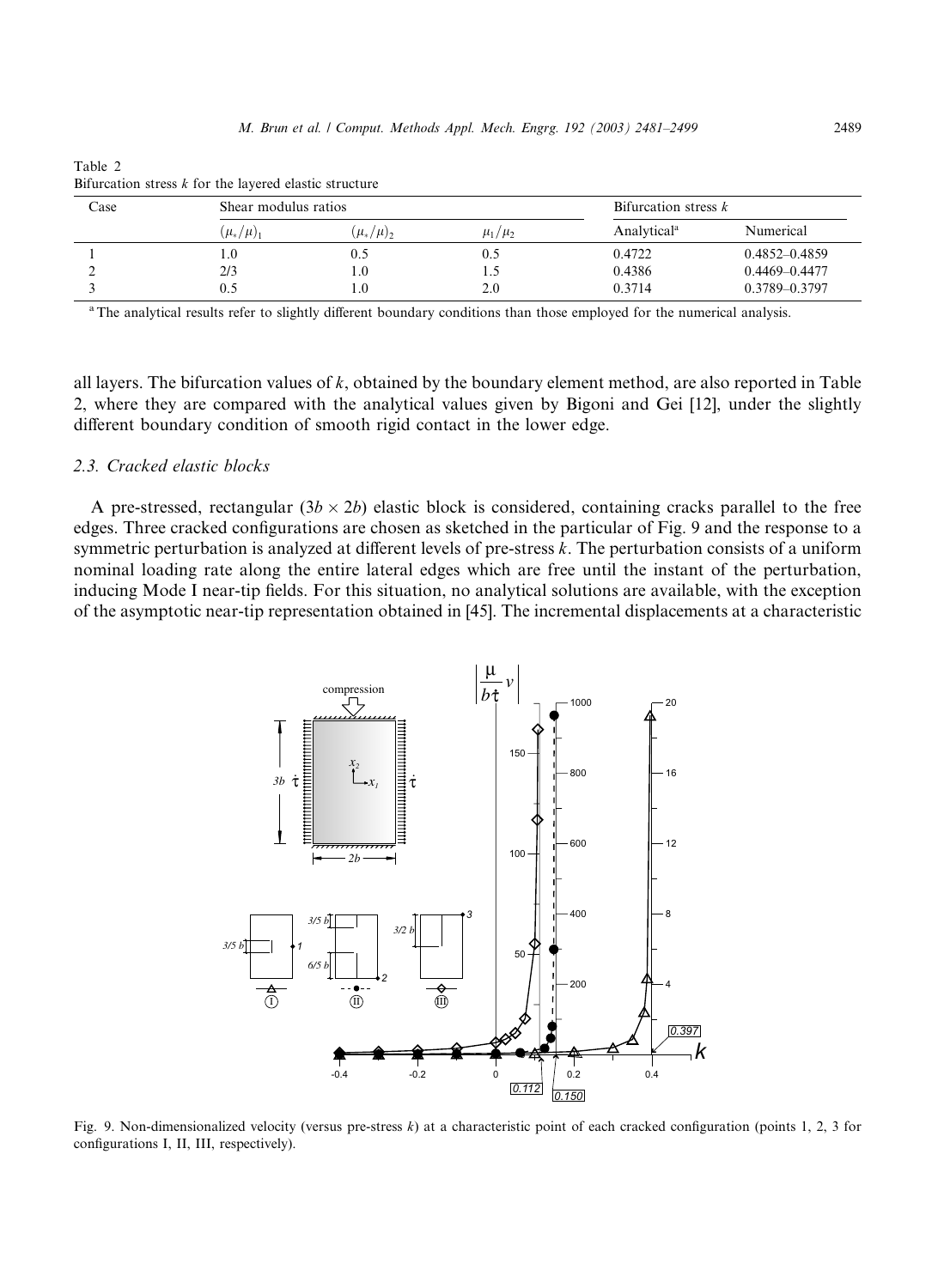

Fig. 10. Deformed configurations in proximity of bifurcation of the cracked elastic blocks.

point of each cracked geometry are plotted in Fig. 9, where the asymptotes correspond to the first bifurcation value  $k = \{0.112, 0.150, 0.397\}$ . The deformed configurations of the cracked bodies, for values of k close to bifurcation are illustrated in Fig. 10. In the analysis the unilateral contact of the crack faces has been taken into account. A peculiar effect is visible in the geometry II of Fig. 10, where the upper crack remains closed, due to the high value of k. Analyses not reported here have shown that the same crack opens for values of  $k \le 0.0625$ .

#### 2.4. An application to rubber bearings

Steel-laminated elastomeric bearings are structural elements widely used in bridges and in buildings as seismic isolators [31]. These are made up of alternate steel and rubber laminates, bonded together. The presence of steel layers increases the vertical stiffness, while the rubber layers permit large shear deformations. The design of bearings is strongly conditioned by stability considerations, so that bridge specifications usually limit their height-to-width ratio. For the evaluation of stability of rubber bearings a number of models at different levels of accuracy has been proposed [19,28,30,31,51,53].

As a practical application of the proposed boundary element formulation, we develop here a simple model to evaluate the incremental, horizontal stiffness of elastomeric bearings as a function of the vertical applied load. In particular, we assume a plane strain situation in which the vertical load produces a homogeneous deformation of the rubber layers corresponding to uniaxial compressive stress. Although this assumption is generally violated due to the bonding between steel and rubber, we find reasonable predictions. As is shown in Fig. 11, we consider a rubber bearing––similar to that employed by [29] (their Fig. 2), but in plane strain––made up of three steel layers (thickness 3 mm) and two rubber layers (thickness 8 mm), with a total height h of 25 mm and we investigate two aspect ratios  $h/b = 1/16$  and  $h/b = 1/8$ . The rubber layers are Mooney–Rivlin materials, defined by the strain energy function

$$
W(I_1, I_2) = \frac{\mu_1}{2} (I_1 - 3) - \frac{\mu_2}{4} (I_1^2 - I_2 - 6),
$$
\n(4)



Fig. 11. Geometry of the analyzed rubber bearings.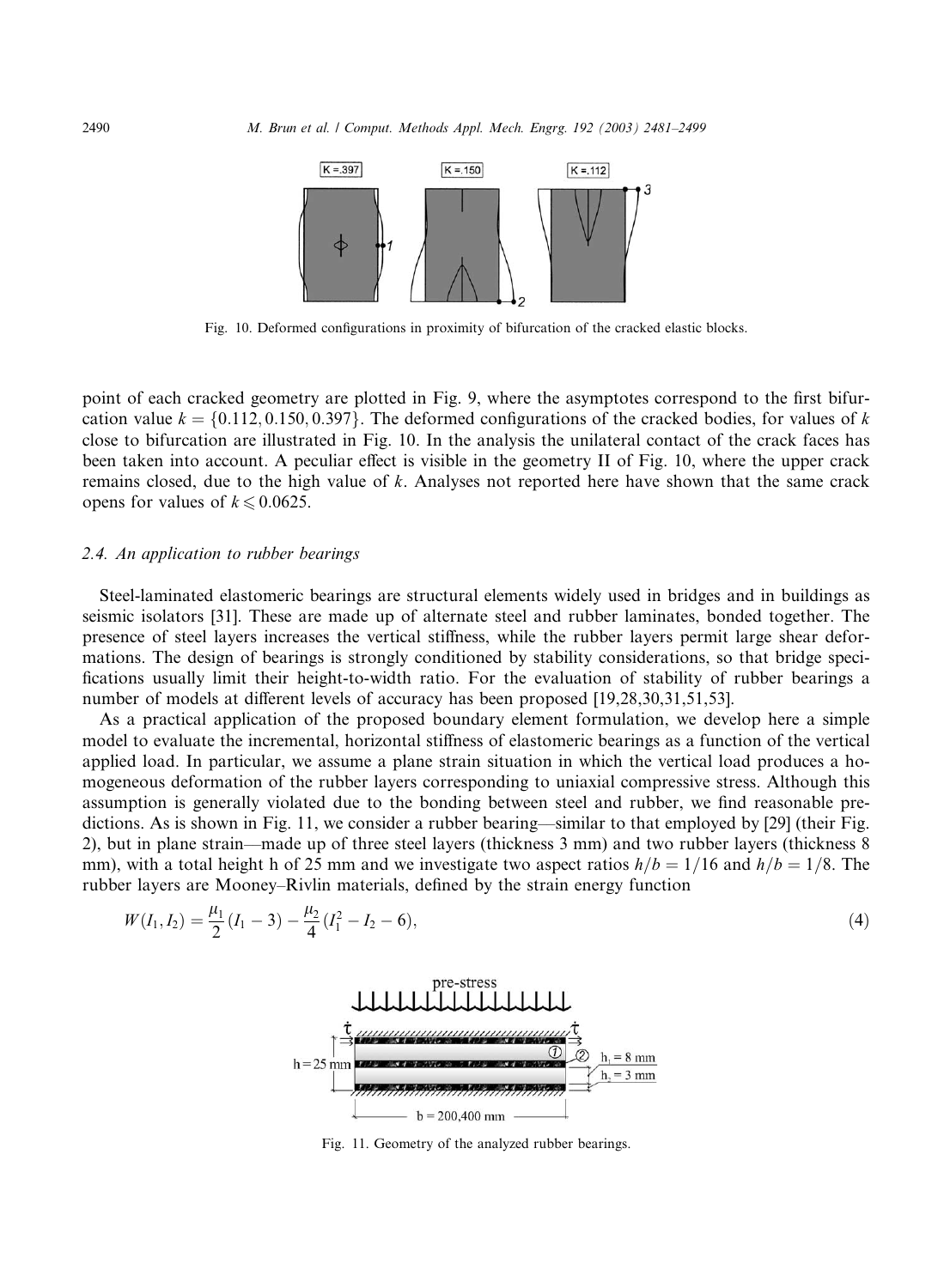

Fig. 12. Influence of the vertical load on the horizontal stiffness.

with  $\mu_1 = 0.599$  MPa and  $\mu_2 = -0.108$  MPa. Horizontal stiffness has been obtained calculating the horizontal displacement induced by a horizontal antisymmetric loading applied over the thickness of the upper (steel) layer (Fig. 11). Results are reported in Fig. 12, where the horizontal stiffness (normalized with respect to the maximum stiffness of the wider bearing  $S_{\text{max}} = 5.403 \text{ MPa}$ ) versus applied vertical load (normalized with respect to the maximum vertical load of the wider bearing  $P_{\text{max}} = 2.025 \times 10^6$  N/m) are reported.

## 3. Shear bands within the elliptic range

Let us consider an incompressible body characterized by the constitutive equation introduced in Part I and relating the material derivative of nominal stress to the velocity gradient as

$$
\dot{\boldsymbol{t}}_{ij} = \mathbb{K}_{ijkl} v_{l,k} + \dot{\boldsymbol{p}} \delta_{ij}, \quad v_{i,i} = 0,
$$
\n<sup>(5)</sup>

where  $\dot{p}$  is the in-plane pressure rate and  $\mathbb{K}_{ijkl}$  is the constitutive fourth-order tensor having the major symmetry. It is well-known that shear bands represent an extreme form of material instability, corresponding to failure of ellipticity

$$
n_i \mathbb{K}_{ijk} n_h g_k = 0, \quad \text{subject to } n_k g_k = 0,
$$
\n<sup>(6)</sup>

for at least one unit vector  $n_k$  and non-null orthogonal vector  $g_k$ . Condition (6) can be shown to yield the classical regime classification (Appendix A).

In a continuous loading program, loss of ellipticity can occur *after* various bifurcation thresholds are attained. For instance, in the examples presented in the previous section shear bands may only occur well after the detected bifurcation points. As a consequence, shear banding must be analyzed when the structure is in a post-critical range (a circumstance usually overlooked in the literature). This is not an easy task, since in that case the current state is inhomogeneous. However, there is a special case where shear bands may occur as the first possible bifurcation. This is the so-called 'van Hove condition', in which the solid is subject to prescribed displacements over the entire boundary and the current state (deformation and stress) is homogeneous [55]. More in detail, the incremental solution is unique—unless an arbitrary uniform pressure––until the strong ellipticity condition holds

$$
g_j n_i \mathbb{K}_{ijk} n_h g_k > 0, \quad \text{subject to } n_k g_k = 0,
$$
\n
$$
(7)
$$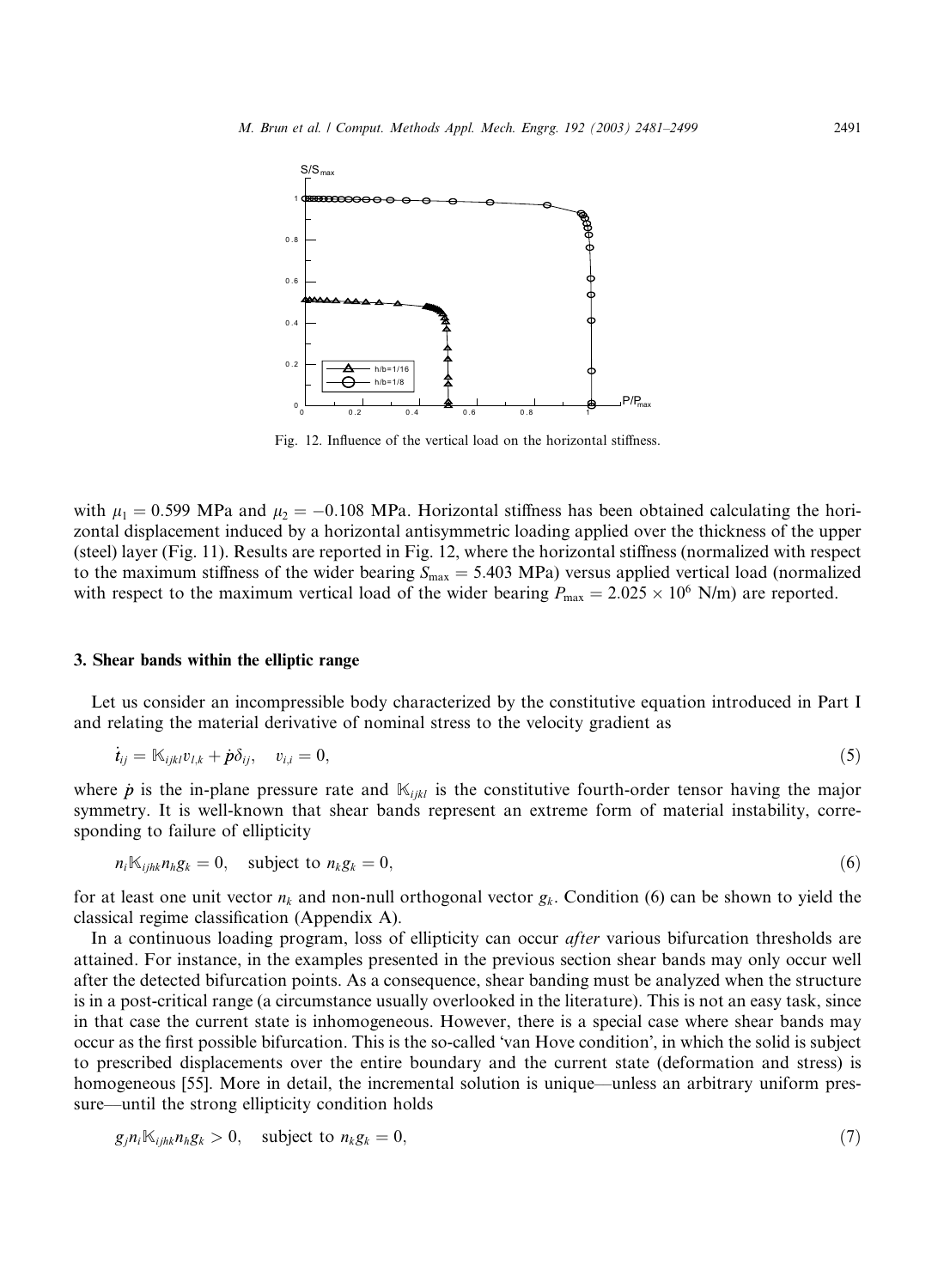for all pair of orthogonal vectors  $n_k$  and  $g_k$ . However, it is clear from the definitions (6) and (7) that

strong ellipticity  $\Rightarrow$  ellipticity

and that for  $\mathbb K$  possessing the major symmetry, <sup>2</sup> the first failure of strong ellipticity in a continuous loading program corresponds to failure of ellipticity and shear band formation. Therefore, we consider van Hove conditions, assuming the geometric setting shown in Fig. 13, where a square elastic block is considered, homogeneously deformed in a state of uniaxial tension or compression. Displacements are prescribed on the entire boundary, so that the solution is known unless an arbitrary value of homogeneous pressure. We assume  $\mu_*/\mu = 0.25$ , corresponding to the elliptic complex regime, and perturb this configuration prescribing the triangular distributions of velocity sketched in Fig. 13. The perturbation is characterized by the ratio of the maximum assigned velocity to the length of the application zone. This ratio has been assumed equal to 9/20 and 9/40 on the left and right edge, respectively, of the block in Fig. 13. Results of computations––in terms of level sets of the velocity modulus––are reported in Figs. 14 and 16, the former relative to  $c/b = 1/2$ , the latter to  $c/b = 4/9$ .

Level sets of the modulus of the in-plane deviatoric stress increment (normalized through division by  $\mu$ )

$$
\frac{|\dot{\sigma}|}{\sqrt{2}\mu} = \frac{|\dot{\sigma}_1 - \dot{\sigma}_2|}{\sqrt{2}\mu} \tag{8}
$$

are also reported in Figs. 15 and 17 and referred to as 'von Mises stress increment' in the following. It may be interesting to note that the in-plane deviatoric stress increment coincides for the  $J_2$ -deformation theory of plasticity (see Part I) with the three-dimensional deviatoric stress increment

$$
\operatorname{dev}\dot{\boldsymbol{\sigma}} = \dot{\boldsymbol{\sigma}} - \frac{\operatorname{tr}\dot{\boldsymbol{\sigma}}}{3}\mathbf{I},\tag{9}
$$

since the out-of-plane stress increment is equal to  $(\dot{\sigma}_1 + \dot{\sigma}_2)/2$  for the J<sub>2</sub>-deformation theory.

A 144-element uniform mesh has been employed to discretize the boundary and a 324-point uniform grid has been used to evaluate the interior velocity field. The Gauss points for the numerical integrations have been increased to 48.

Three different situations are reported in the figures, corresponding to three different values of pre-stress  $k = \{-0.859, 0, 0.859\}$ . The values  $\pm 0.859$  are close to the boundary of loss of ellipticity, occurring at  $k = \pm 0.866025$ . When the elliptic boundary is attained, shear bands become possible, inclined at an angle  $\eta$ solution of the equation [25]

$$
\tan^2 \eta = \frac{1 + 2\sqrt{\mu_* / \mu (1 - \mu_* / \mu)}}{1 - 2\mu_* / \mu},
$$
\n(10)

which, in the special case of  $\mu_*/\mu = 0.25$ , gives a band inclination  $\eta = 27.367^{\circ}$ , with respect to the direction of the maximum in-plane stress component.

It can be seen from Figs. 14 and 16 that when the elliptic boundary is approached, the velocity tends to localize along well-defined shear band patterns. They highlight the inclinations of the discontinuity bands formally possible only at the elliptic boundary.

The fact that strain localization can be observed within the elliptic range employing a perturbation approach agrees with findings by Bigoni and Capuani [11]. On the other hand, it may provide an explanation of the fact that shear banding is a preferred instability when compared to other diffuse bifurcations, possible at loss of ellipticity under van Hove conditions [48].

<sup>&</sup>lt;sup>2</sup> The more general case in which the constitutive operator is not symmetric is treated in detail by Bigoni [10].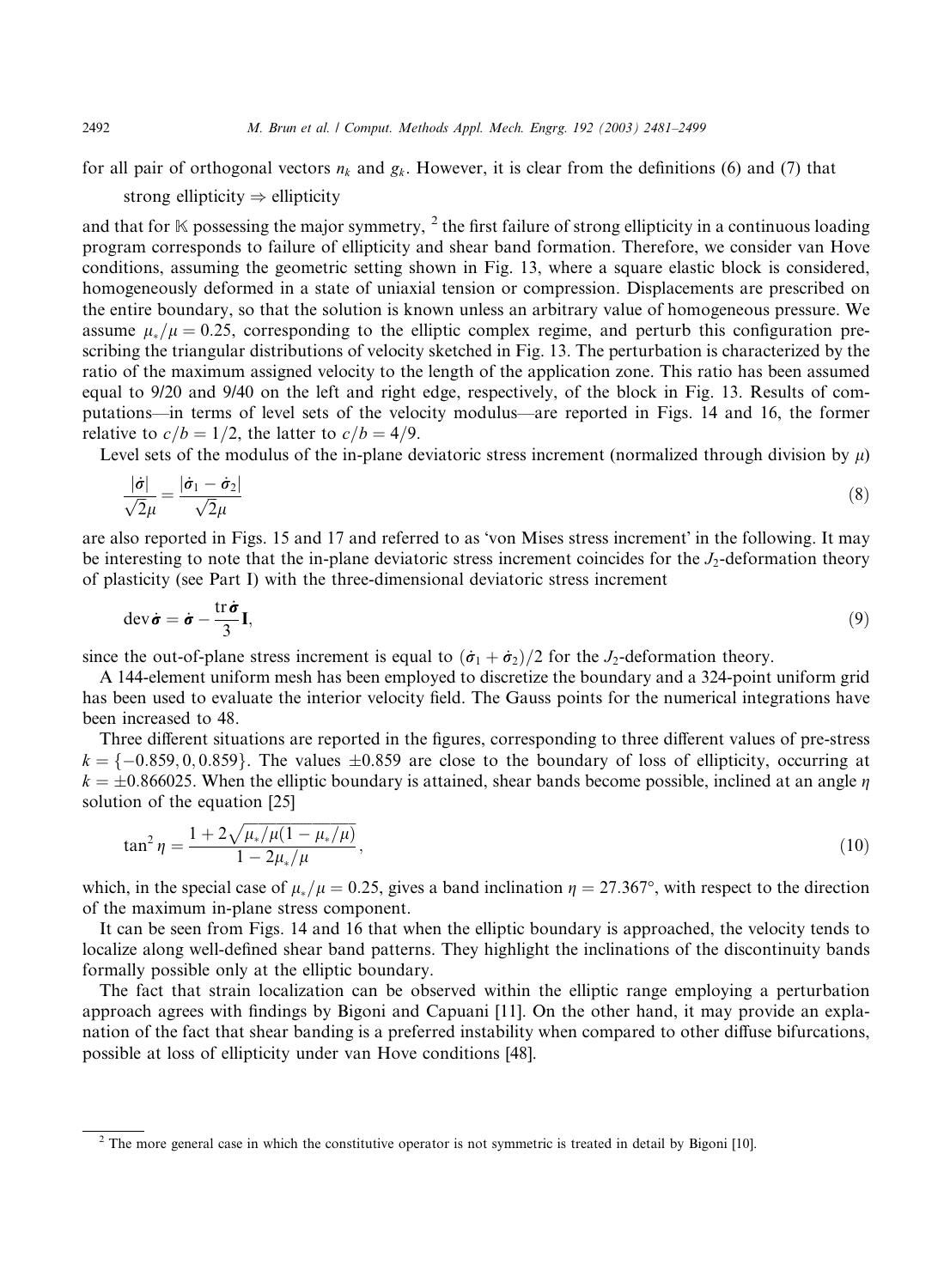

Fig. 13. Loading geometry in van Hove conditions.



Fig. 14. Van Hove conditions: level sets of velocity modulus at different values of pre-stress k  $(c/b = 1/2$  in Fig. 13).



Fig. 15. Van Hove conditions: level sets of von Mises stress increment at different values of pre-stress k  $(c/b = 1/2$  in Fig. 13).

The van Hove conditions are very peculiar and provide the maximum possible 'confinement' to a material sample. Referred to the case of compressible materials, Ryzhak has shown [46,47] that the van Hove theorem can be extended to a less restrictive condition, that will be called 'weak van Hove' in the following. In particular, the material must be homogeneous and orthotropic, with orthotropy axes parallel and orthogonal to the given loading direction. Instead of the usual prescription on displacement, now two parallel edges can be in smooth (bilateral) contact with a rigid constraint (the lubricated ends employed by Biot [14] to explain the so-called 'internal instabilities'). This is the situation sketched in Fig. 18 which we employ as a current configuration to be perturbed with two assigned, triangular velocity distributions. As in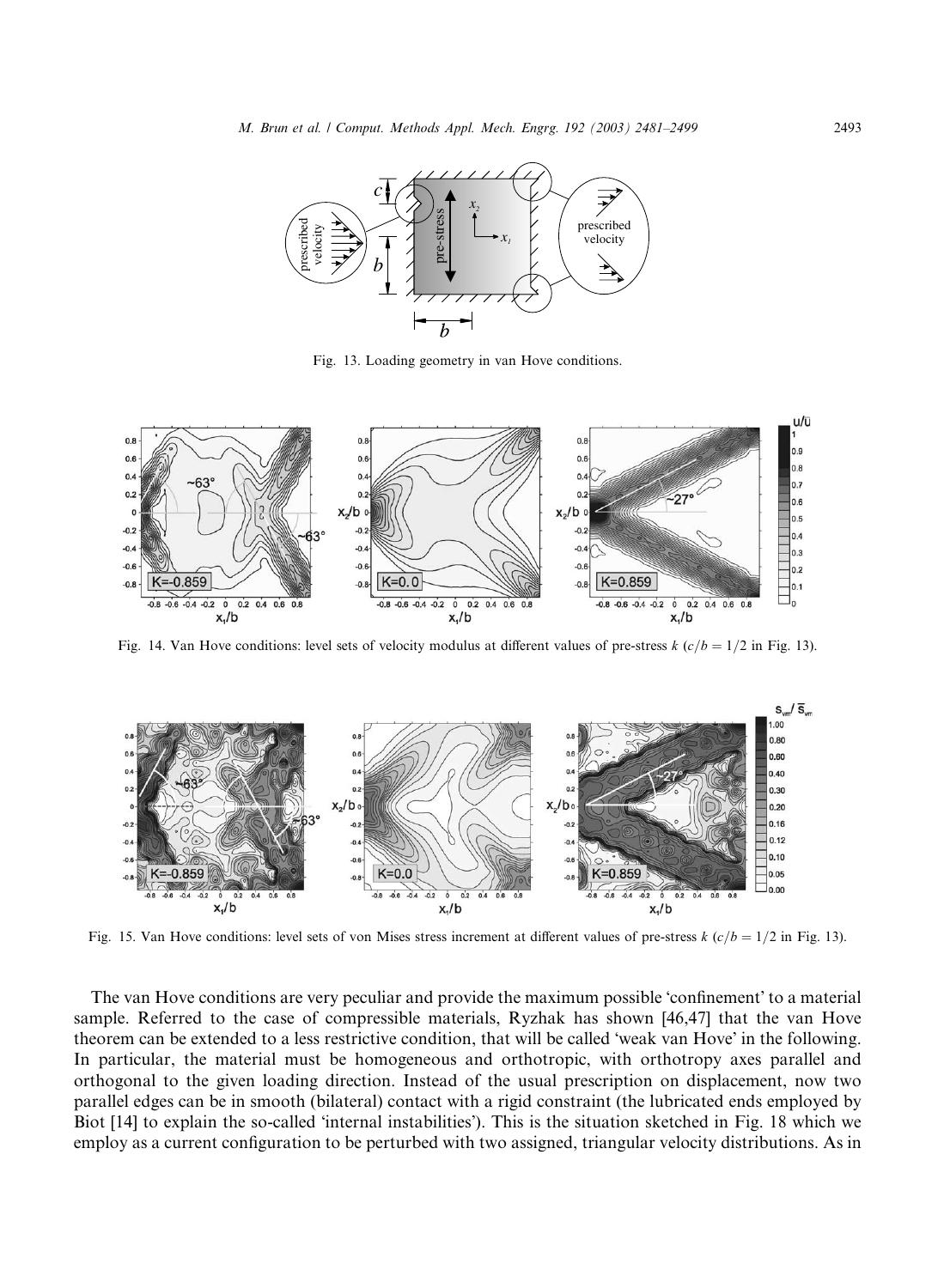

Fig. 16. Van Hove conditions: level sets of velocity modulus at different values of pre-stress k  $(c/b = 4/9$  in Fig. 13).



Fig. 17. Van Hove conditions: level sets of von Mises stress increment at different values of pre-stress k  $(c/b = 4/9$  in Fig. 13).



Fig. 18. Loading geometries in weak van Hove conditions.

van Hove conditions, the current situation is again defined unless an arbitrary value of homogeneous pressure. Level sets of the velocity are plotted in Figs. 19 and 21, for different values of pre-stress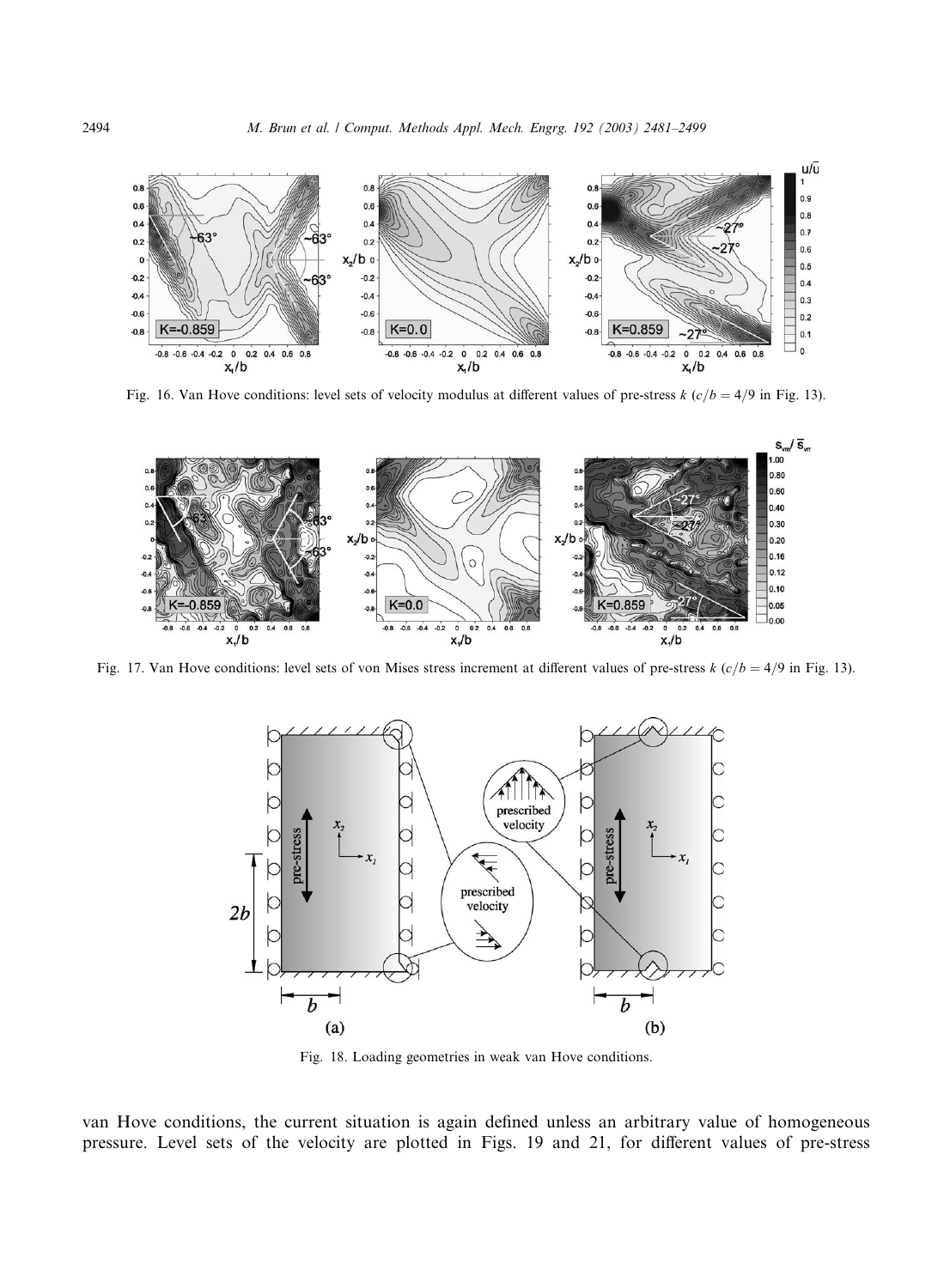

Fig. 19. Weak van Hove conditions: level sets of velocity modulus at different values of pre-stress k (Fig. 18a).



Fig. 20. Weak van Hove conditions: level sets of von Mises stress increment at different values of pre-stress k (Fig. 18a).



Fig. 21. Weak van Hove conditions: level sets of velocity modulus at different values of pre-stress k (Fig. 18b).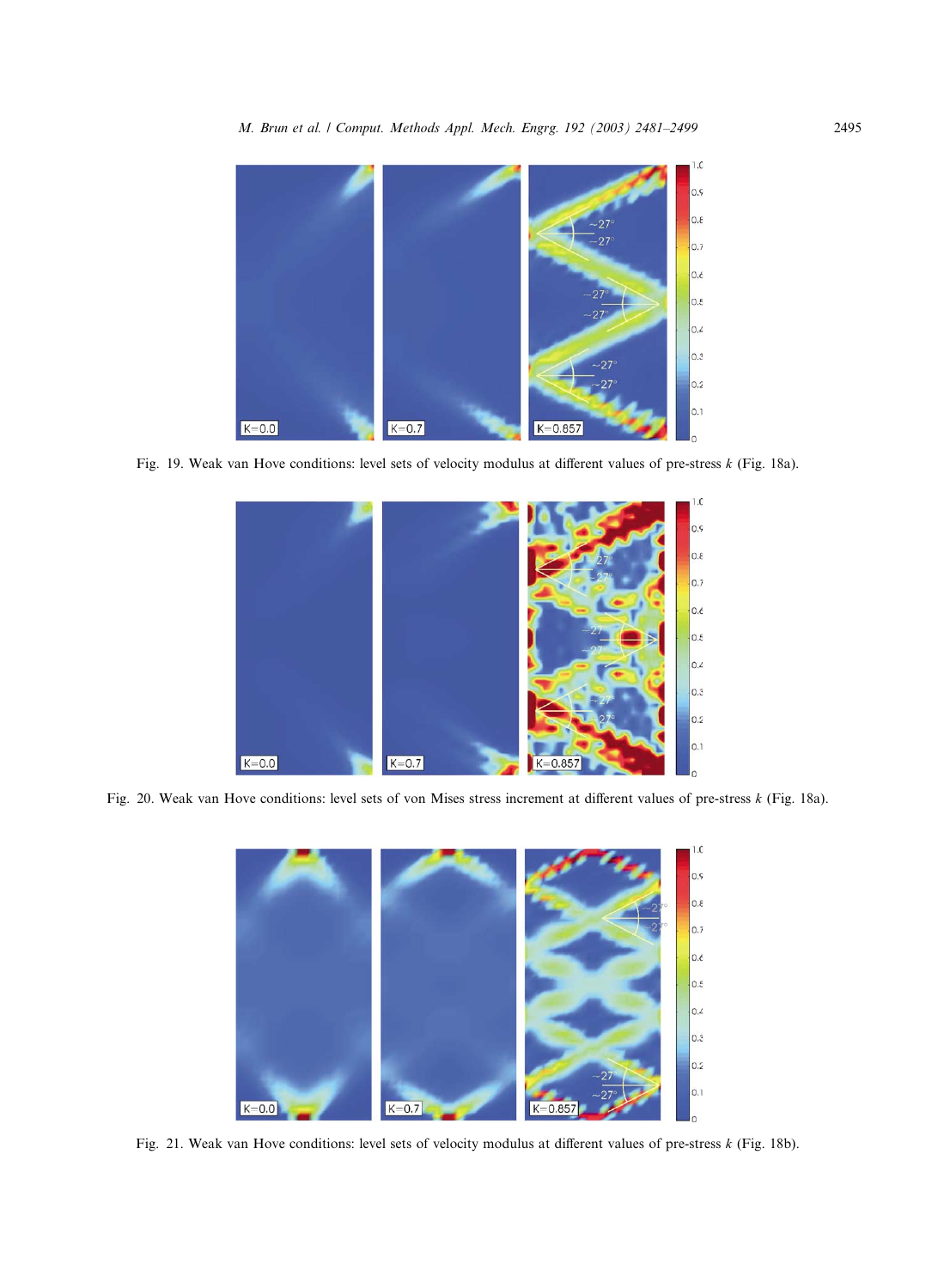

Fig. 22. Weak van Hove conditions: level sets of von Mises stress increment at different values of pre-stress k (Fig. 18b).

 $k = \{0, 0.7, 0.857\}$  corresponding to compression parallel to x<sub>2</sub>. Level sets of the modulus of the in-plane deviatoric stress increment (8) are reported in Figs. 20 and 22. A 216-elements, uniform mesh has been employed for the boundary and 648 points for the evaluation at the internal points. Again, the Gauss points have been increased to 48 for the evaluation of integrals. We may note that until  $k = 0.7$  there is no much evidence of shear banding, but this becomes evident when the boundary of loss of ellipticity is approached with  $k = 0.857$ .

The examples of Figs. 19–22 show that *peculiar deformation patterns emerge*, due to 'reflection' of shear bands at the boundary. This feature of localized deformation has been observed in different contexts (behaviour of porous plastic materials [54], dynamics of visco-plastic solids, [20,21]) and could be exploited to explain pattern formation in living tissues or in geological structures. In particular, the adaptative substructuring of trabecular bone shown in [26] (their Fig. 4) displays similarities to the pattern of Fig. 21, whereas the deformation patterns in granular media evidenced in [22] (their Fig. 4) exhibit a similarity to the pattern of Fig. 19.

The obtained patterns of deformation may also suggest a number of technological applications. For instance, we may easily speculate that the highly strained regions could transmit signals in a very localized way, so that the pre-stress may become a parameter controlling delay lines with special properties.

## 4. Conclusions

The boundary element technique proposed in Part I of this study has been employed to investigate bifurcation of elastic structures. Shear band formation has also been considered, for configurations prestrained in the vicinity to the elliptic boundary. Numerical treatment of such conditions reveals the emergence of peculiar localized deformations which may explain certain mechanisms of pattern formation in nature and may suggest innovative technological applications.

## Acknowledgements

Financial support of the University of Trento (D.B. and M.B.) and of the University of Ferrara (D.C.) is gratefully acknowledged.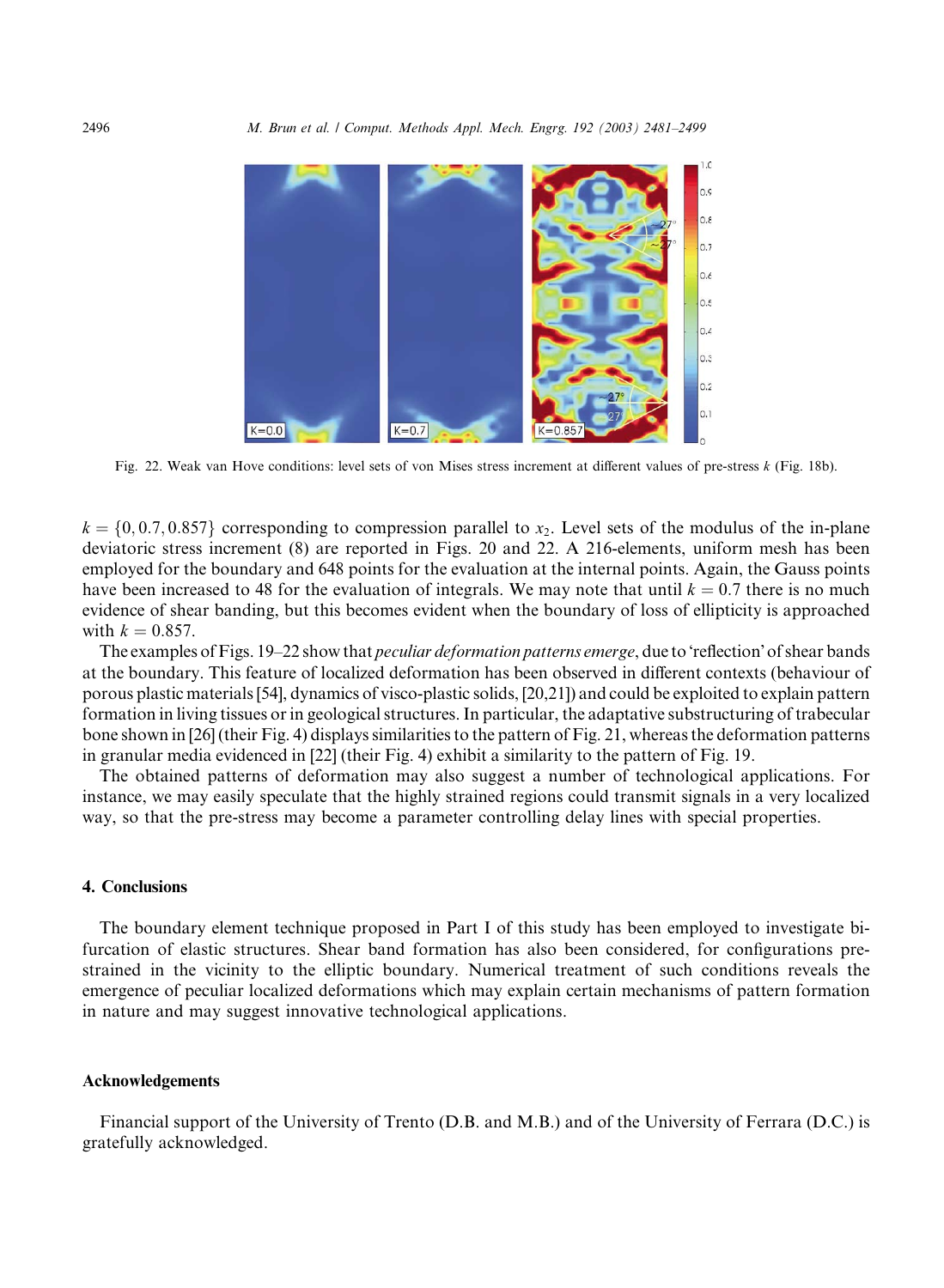# Appendix A. Failure of ellipticity and regime classification

In a two-dimensional setting, condition (6) can be rewritten as

$$
g_j n_i \mathbb{K}_{j j h k} n_h g_k = 0, \tag{A.1}
$$

with

$$
\{\mathbf{n}\} = \{\cos \alpha, \sin \alpha\}, \quad \{\mathbf{g}\} = \{-\sin \alpha, \cos \alpha\}.\tag{A.2}
$$

Assuming now

$$
\mathbb{K}_{1111} = \mu_{*} - \frac{\sigma}{2} - p, \quad \mathbb{K}_{1122} = -\mu_{*}, \quad \mathbb{K}_{1112} = \mathbb{K}_{1121} = 0,
$$
\n
$$
\mathbb{K}_{2211} = -\mu_{*}, \quad \mathbb{K}_{2222} = \mu_{*} + \frac{\sigma}{2} - p, \quad \mathbb{K}_{2212} = \mathbb{K}_{2221} = 0,
$$
\n
$$
\mathbb{K}_{1212} = \mu + \frac{\sigma}{2}, \quad \mathbb{K}_{1221} = \mathbb{K}_{2112} = \mu - p, \quad \mathbb{K}_{2121} = \mu - \frac{\sigma}{2},
$$
\n(A.3)

condition (A.2) yields the two equivalent equations

$$
1 - k + (2k - 4 + 4\mu_*/\mu)\cos^2\alpha + 4(1 - \mu_*/\mu)\cos^4\alpha = 0,
$$
  
\n
$$
\mu\sin^4\alpha[(1 + k)\cot^4\alpha + 2(2\mu_*/\mu - 1)\cot^2\alpha + 1 - k] = 0,
$$
\n(A.4)

the latter of which is the usual basis for the regime classification [11,25]. In particular, the absence of real solutions defines the elliptic range, while two real solutions the parabolic, and four real solutions the hyperbolic regime.

## References

- [1] M.H. Aliabadi, Boundary element formulations in fracture mechanics, Appl. Mech. Rev. 50 (1997) 83–96.
- [2] F. Armero, On the characterization of localized solutions in inelastic solids: an analysis of wave propagation in a softening bar, Comput. Methods Appl. Mech. Engrg. 191 (2001) 181–213.
- [3] F. Armero, K. Garikipati, An analysis of strong discontinuities in multiplicative finite strain plasticity and their relation with the numerical simulation of strain localization in solids, Int. J. Solids Struct. 33 (1996) 2863–2885.
- [4] J.P. Bardet, Finite-element analysis of surface instability in hypoelastic solids, Comput. Methods Appl. Mech. Engrg. 78 (1990) 273–296.
- [5] Z.P. Bazant, M. Belytschko, T.P. Chang, Continuum theory for strain-softening, ASCE J. Engrg. Mech. 110 (1984) 1666–1691.
- [6] T. Belytschko, J. Fish, B. Englemann, A finite element with embedded localization zones, Comput. Methods Appl. Mech. Engrg. 70 (1988) 59–89.
- [7] A. Benallal, R. Billardon, G. Geymonat, Some mathematical aspects of the damage softening problem, in: J. Mazar, Z.P. Bazant (Eds.), Cracking and Damage, vol. 1, 1988, pp. 247–258.
- [8] A. Benallal, R. Billardon, G. Geymonat, Bifurcation and localization in rate-independent materials: some general considerations, in: CISM Lecture Notes No. 327, Springer, Berlin, 1993, pp. 1–47.
- [9] A. Benallal, C.A. Fudoli, W.S. Venturing, An implicit BEM formulation for gradient plasticity and localization phenomena, Int. J. Numer. Methods Engrg. 53 (2002) 1853–1869.
- [10] D. Bigoni, Bifurcation and instability of non-associative elastoplastic solids, in: H. Petryk (Ed.), Material Instabilities in Elastic and Plastic Solids, CISM Lecture Notes No. 414, Springer, Berlin, 2000, pp. 1–52.
- [11] D. Bigoni, D. Capuani, Green's function for incremental nonlinear elasticity: shear bands and boundary integral formulation, J. Mech. Phys. Solids 50 (2002) 471–500.
- [12] D. Bigoni, M. Gei, On bifurcation of a layered, orthotropic, elastic medium, XXVIII AIAS National Congress, Vicenza, Italy, 8– 11 September 1999.
- [13] D. Bigoni, M. Ortiz, A. Needleman, Effect of interfacial compliance on bifurcation of a layer bonded to a substrate, Int. J. Solids Struct. 34 (1997) 4305–4326.
- [14] M.A. Biot, Mechanics of Incremental Deformations, John Wiley and Sons, New York, 1965.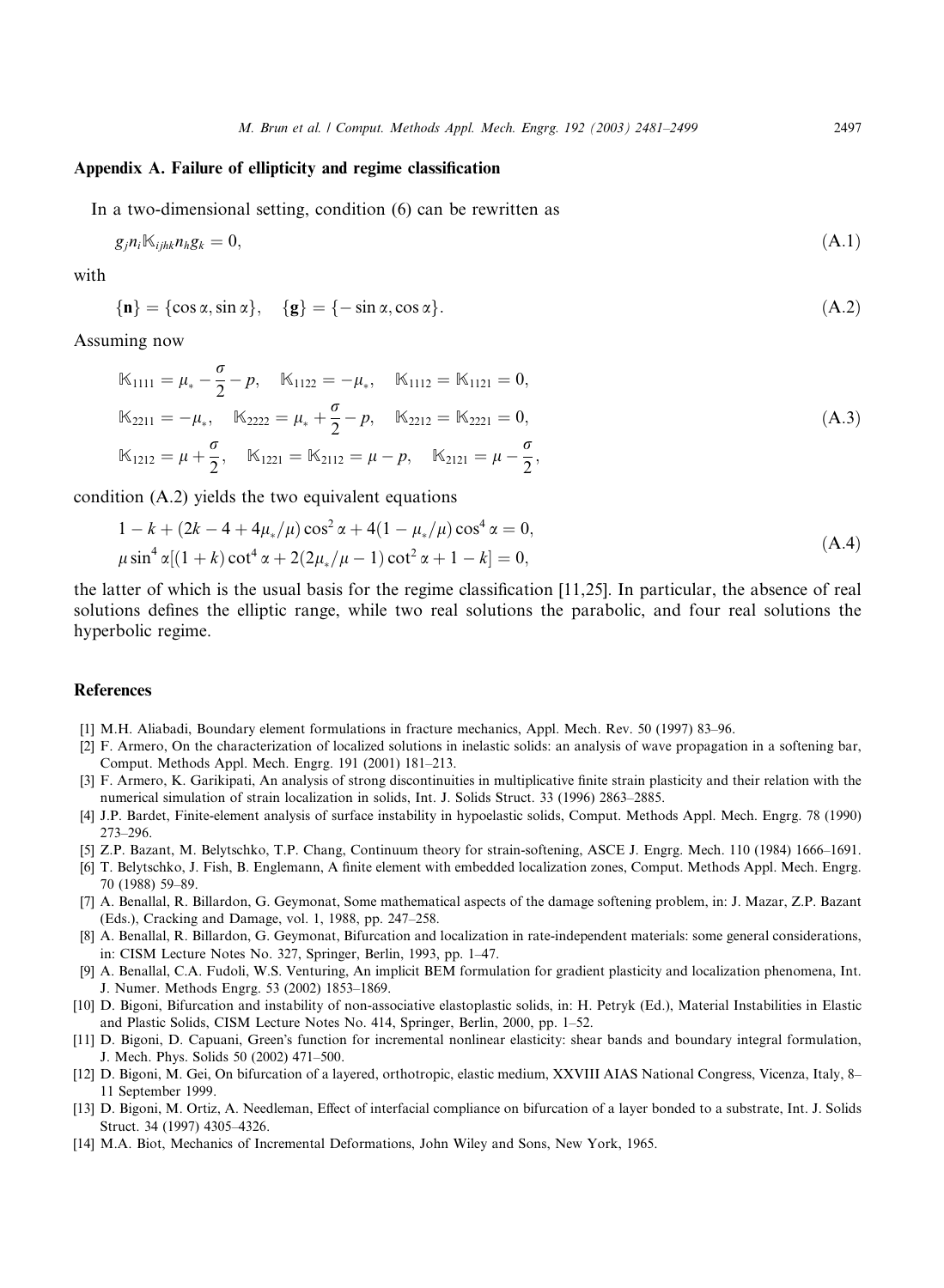- [15] R.I. Borja, Finite element simulation of strain localization with large deformation: capturing strong discontinuity using a Petrov– Galerkin multiscale formulation, Comput. Methods Appl. Mech. Engrg. 191 (2002) 2949–2978.
- [16] R. de Borst, L.J. Sluys, Localization in a Cosserat continuum under static and dynamic loading conditions, Comput. Methods Appl. Mech. Engrg. 90 (1991) 805–827.
- [17] B.D. Coleman, M.L. Hodgon, On shear bands in ductile materials, Arch. Rat Mech. Anal. 90 (1985) 219–247.
- [18] T.A. Cruse, Boundary Element Analysis in Computational Fracture Mechanics, Kluwer Academic Press, Dodrecht, 1988.
- [19] P. D-Ambrosio, D. De Tommasi, S. Marzano, Nonlinear elastic deformations and stability of laminated rubber bearings, ASCE J. Engrg. Mech. 121 (1995) 1041–1048.
- [20] A. Deb, J.H. Prevost, B. Loret, Adaptive meshing for dynamic strain localization, Comput. Methods Appl. Mech. Engrg. 137 (1996) 285–306.
- [21] A. Deb, B. Loret, J.H. Prevost, Automated band identification procedure for dynamic strain localization, Comput. Methods Appl. Mech. Engrg. 137 (1996) 307–330.
- [22] J. Desrues, R. Chambon, Shear band analysis and shear moduli calibration, Int. J. Solids Struct. 39 (2002) 3757–3776.
- [23] N.A. Fleck, J.W. Hutchinson, A phenomenological theory for strain gradient effects in plasticity, J. Mech. Phys. Solids 41 (1993) 1825–1857.
- [24] N.A. Fleck, J.W. Hutchinson, Strain gradient plasticity, in: Advances in Applied Mechanics, vol. 33, Academic Press, New York, 1997, pp. 295–361.
- [25] R. Hill, J.W. Hutchinson, Bifurcation phenomena in the plane tension test, J. Mech. Phys. Solids 23 (1975) 239–264.
- [26] R. Huiskes, R. Ruimerman, G.H. van Lenthe, J.D. Janssen, Effects of mechanical forces on maintenance and adaptation of form in trabecular bone, Nature 405 (2000) 704–706.
- [27] J.W. Hutchinson, V. Tvergaard, Surface instabilities on statically strained plastic solids, Int. J. Mech. Sci. 22 (1980) 339–354.
- [28] M. Lizuka, A macroscopic model for predicting large-deformation behaviors of laminated rubber bearings, Engrg. Struct. 22 (2000) 323–334.
- [29] M. Imbimbo, A. De Luca, F.E. stress analysis of rubber bearing under axial loads, Comput. Struct. 68 (1998) 31–39.
- [30] M. Imbimbo, J.M. Kelly, Influence of material stiffening on stability of elastomeric bearings at large displacements, ASCE J. Engrg. Mech. 124 (1998) 1045–1049.
- [31] J.M. Kelly, Earthquake-resistant Design with Rubber, Springer-Verlag, Berlin, 1997.
- [32] R. Larsson, K. Runesson, N.S. Ottosen, Discontinuous displacement approximation for capturing plastic localization, Int. J. Numer. Methods Engrg. 36 (1993) 2087–2105.
- [33] J.B. Leblond, G. Perrin, J. Devaux, Bifurcation effects in ductile metals with nonlocal damage, J. Appl. Mech. 61 (1994) 236–242.
- [34] B. Loret, J.H. Prevost, Dynamic strain localization in elasto-(visco-)plastic solids. Part 1: General formulation and onedimensional examples, Comput. Methods Appl. Mech. Engrg. 83 (1990) 247–273.
- [35] H.B. Mühlhaus, I. Vardoulakis, The thickness of shear bands in granular materials, Geotechnique 37 (1987) 271–283.
- [36] A. Menzel, P. Steinmann, On the continuum formulation of higher gradient plasticity for single and polycrystals, J. Mech. Phys. Solids 48 (2000) 1777–1796.
- [37] A. Nacar, A. Needleman, M. Ortiz, A finite element method for analyzing localization in rate dependent solids at finite strains, Comput. Methods Appl. Mech. Engrg. 73 (1989) 235–258.
- [38] A. Needleman, Material rate dependence and mesh sensitivity in localization problems, Comput. Methods Appl. Mech. Engrg. 67 (1988) 69–85.
- [39] J. Oliver, On the discrete constitutive models induced by strong discontinuity kinematics and continuum constitutive equations, Int. J. Solids Struct. 37 (2000) 7207–7229.
- [40] H. Petryk, On energy criteria of plastic instability, in: Plastic Instability, Proc. Considere Memorial. Ecole Nat. Fonts Chauss., Paris, 1985, pp. 215–226.
- [41] H. Petryk, K. Thermann, Post-critical plastic deformation of biaxially stretched sheets, Int. J. Solids Struct. 33 (1996) 689– 705.
- [42] H. Petryk, K. Thermann, Post-critical plastic deformation in incrementally nonlinear materials, J. Mech. Phys. Solids 50 (2002) 925–954.
- [43] S. Pietruszczak, Z. Mroz, Finite element analysis of deformation of strain-softening materials, Int. J. Numer. Methods Engrg. 17 (1981) 327–334.
- [44] G. Pijaudier-Cabot, Z.P. Bazant, Nonlocal damage theory, ASCE J. Engrg. Mech. 113 (1987) 1512–1533.
- [45] E. Radi, D. Bigoni, D. Capuani, Effects of pre-stress on crack-tip fields in elastic, incompressible solids, Int. J. Solids Struct. 39 (2002) 3971–3996.
- [46] E.I. Ryzhak, On stable deformation of ''unstable'' materials in a rigid triaxial testing machine, J. Mech. Phys. Solids 41 (1993) 1345–1356.
- [47] E.I. Ryzhak, On stability of homogeneous elastic bodies under boundary-conditions weaker than displacement conditions, Quart. J. Mech. Appl. Math. 47 (1994) 663–672.
- [48] E.I. Ryzhak, A case of indispensable localized instability in elastic-plastic solids, Int. J. Solids Struct. 36 (1999) 4669–4691.